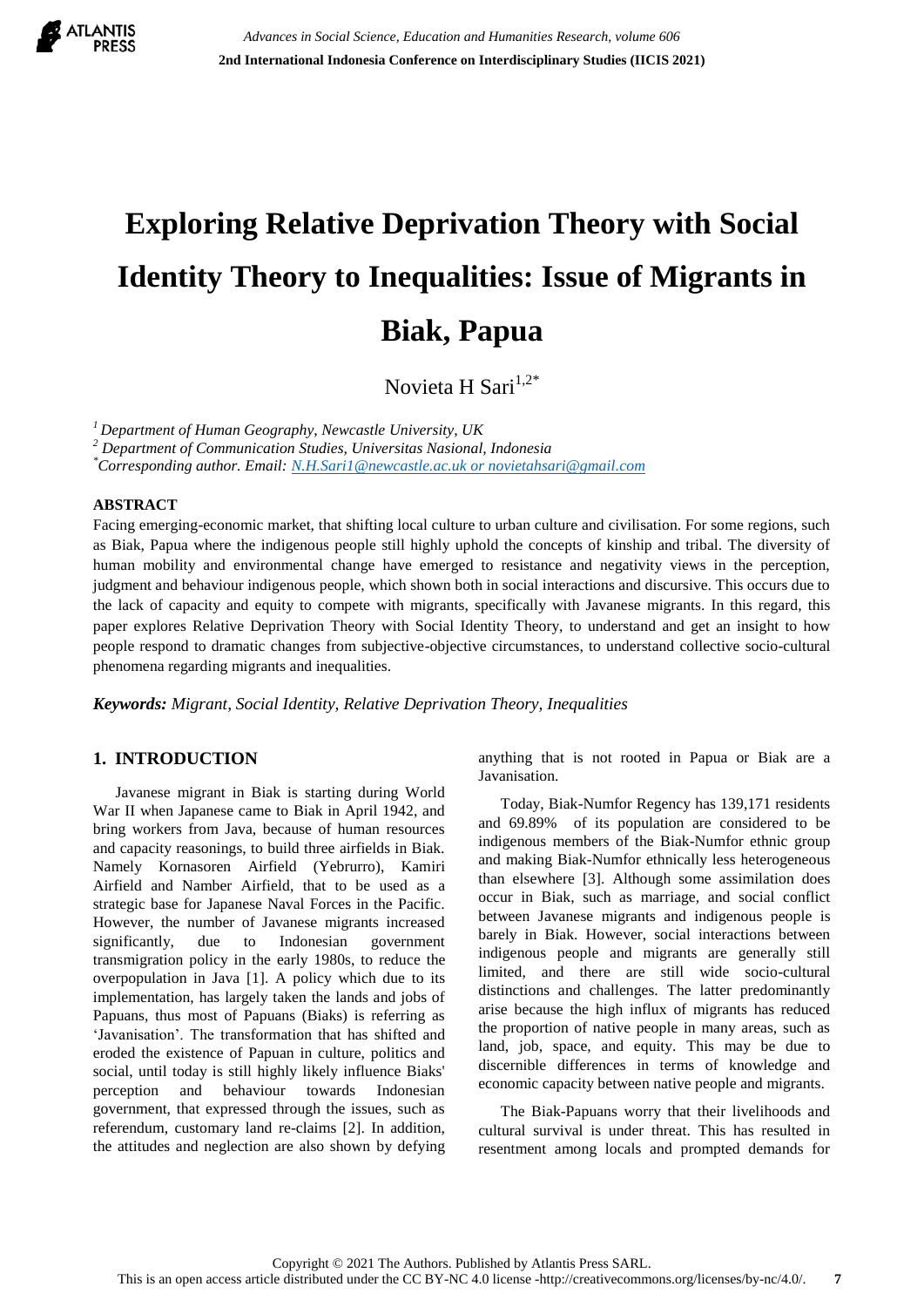independence from Indonesia [3]. Furthermore, inward migration has also enhanced competition among Papuans themselves, resulting in communal and tribal sentiment and conflict. As Widjojo [4] argues that "Rivalry also occurred among the Papuans themselves, inter-tribal competition among the Papuans can be observed between coastal and mountain people, and among communities of smaller traditional groups" [my translation]; for example, between Biaks and the Nabire people, or Saireri and Lapago Tribes.

Biak culture adheres to a kinship system which still plays an important role in daily life and interactions. This system profoundly shapes the prevailing body of knowledge and its references in Biak culture often intersect with the question of gender in relation to equality, justice, and the right to a voice, notably in the socio-political relationships between heads of tribes, communities, and migrants. As a result, "the native people of Biak-Papua are trapped in disempowerment structurally and culturally" [3].

This is made worse because of the long history of oppression in Papua, particularly during the 32 years of President Soeharto's rule characterised by the inequitable use of authority, law, policy and physical force to suppress freedom and equality. Such treatment in Biak, even when covert, has caused Biaks to face crippling discrimination. While this may not have directly affected everyone in society, it has resulted in endemic poverty, low levels of education, injustice, inequality and underdevelopment structurally and culturally to date [5].

## *1.1. Biak: Sense of Place*

According to the Biak Statistics Agency (2016), the Regency has one of Indonesia"s highest poverty rates and is considered to be amongst the fiscally weakest regions. As many as 27.44% of the population are defined as poor, which represents 37,530 residents of Biak living below the poverty line. The lack of development and welfare provision in Biak has long been associated with issues of inequality, injustice and human rights violations, particularly during the New Order period in 1966-1998, and levels of education are low amongst most of the population. This accompanies high unemployment rates in Biak, where over 50% of adults cannot secure sufficient employment to make a living [5].

In response to these issues, the Indonesian government granted special autonomy status to Papua, including Biak Regency, under Law No.21/2001, in an attempt to boost economic growth and development in the region. However, after two decades, this policy has still not overcome Papua (and Biak"s) problems, including persistently high rates of poverty. Its sociopolitical issues of inequality and injustice issues stem from the social and economic gap between native Melanesian inhabitants and inward migrants (see chapter 4). Furthermore, Papua Biak"s location at the eastern edge of Indonesia leaves it remote from the central government in Jakarta, thus leading to underdevelopment and a lack of infrastructure.

Although Papua Biak received Special Autonomy that makes this region accepted wider authorisation and more benefit than other regions, the result, especially in the economic growth in Papua Biak did not show any significant change than before. Poverty remains the main issues that occurred in Biak along with sociopolitical conflicts-injustice issues, -poverty ratio in Biak, Papua, compare to another province in Indonesia, the average poverty level in Indonesia"s province, is 10,9% [5].

In relation to the issues discussed above, Biaks in this case live in a lack of 'economic' security and relative deprivation compared to other provinces in Indonesia, and particularly Java. This is not only due to leadership issues, such as the Regent having consistently failed (e.g., Biak"s economic growth), but also relates with the cultural-political context in terms of how local people defined themselves in their social relations, practices and institutions, which inevitably influence native views to the presence of migrants.

Therefore, in order to explain people"s unexpected interpretations of their objective circumstances to social justice, the study needs to be explored to reveal the nature of relative deprivation (RDT) with social identity (SIT). To do this, the study draws out socio-cultural variables relating to dominant traits, migration, cultural value-systems that form social identity of Biaks. This includes Biak's historical trajectories from colonialism to date. The aim is to explore and understand relative deprivation that has emerged to resistance and negativity views in the perceptions, judgments and behaviour of indigenous people, regarding migrants and inequalities. That is shown in differential pattern of collective responses of group to social justice [6].

## *1.2. Relative Deprivation Theory (RDT)*

Smith and Pettigrew [6] define RD as "a judgement that one or one"s ingroup is disadvantaged compared to a relevant referent, and that this judgement invokes feelings of anger, resentment, and entitlement (p.2)": referring to individuals and their reference groups. In this regard, there are four basic components that need to address to define individuals who experience RD. Namely, (1) first making a cognitive comparison, (2) then making a cognitive judgment that they or their ingroup was harmed, (3) feeling this loss as unfair, and finally (4) resenting this unfair and unjust loss. one of these four requirements is not met, the RD is not operating [6].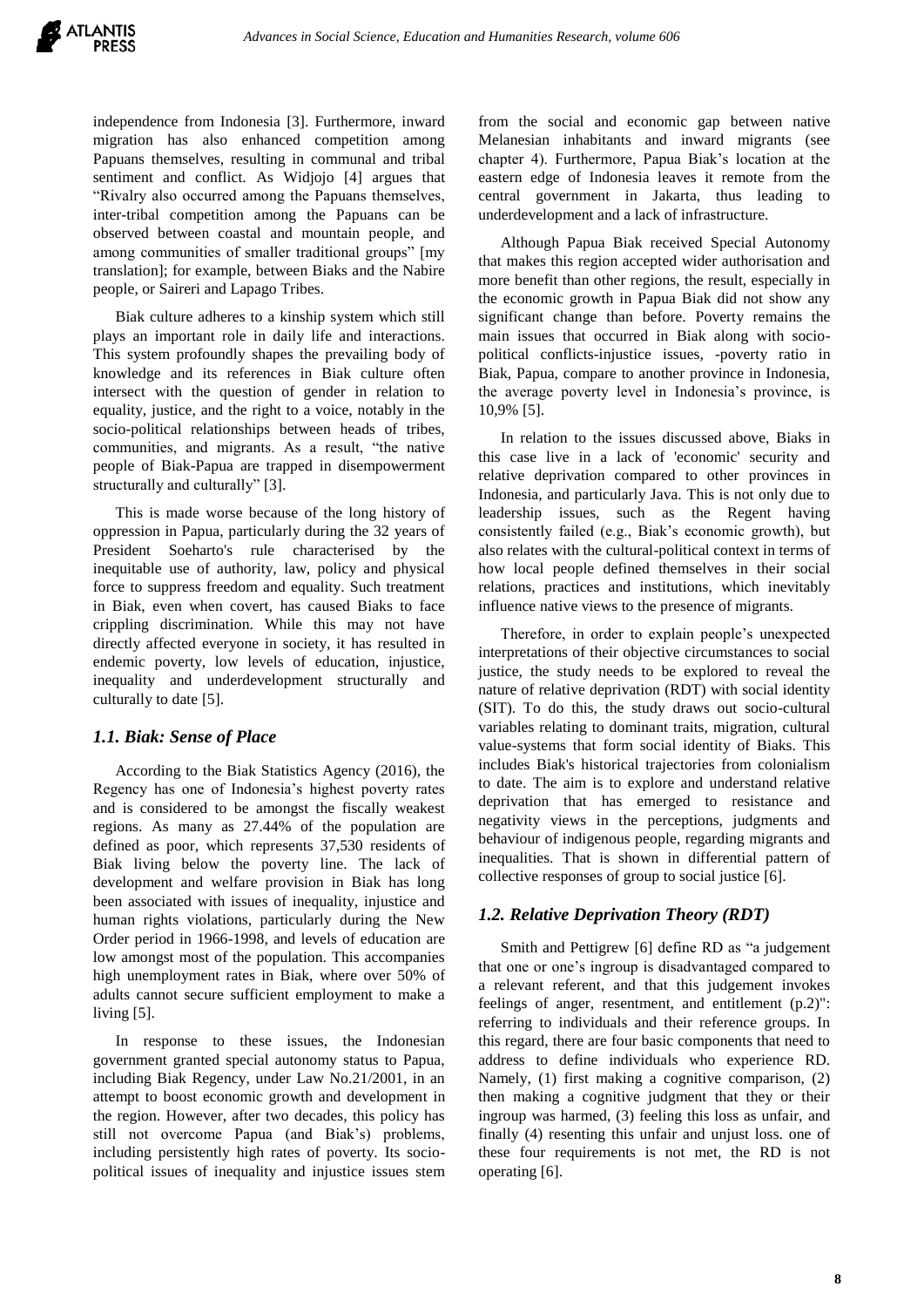Related to the above, RD is a classic social psychological concept, used to catalyst wider social justice concerns, underlying psychological factors that are accounted to see relative deprivation as an outcome of social comparisons. It postulates subjective states that shape emotions, cognition, and behaviour. It links individual conditions to both interpersonal (Individual Relative Deprivation, IRD) and intergroup (In-Group Relative Deprivation, GRD) levels of analysis. It immerses with other social psychological processes, to challenges conventional wisdom about the importance of absolute deprivation. As Helsper [7] states "RDT is an evaluation of personal circumstances that depends on social and temporal contexts and are, therefore, relative (p. 223)". In this turn, to draw out the ideas of contextuality regarding social inequalities between native and migrants juxtaposed to the level of satisfactory to the government, the paper looks through an individual's ability and drive to overcome disadvantages, which is inevitably subjective rather than objective [7].

To do so, the empirical research documents in this paper are described in a range from collective action, prejudice, and felt grievance to political conservatism, perceived well-being and satisfaction with the government and policies gathered from the view that compare between oneself as a unique person and a referent (i.e., IRD), whereas GRD is the product of comparisons between one"s ingroup and a referent. Also note the studies inevitably have the antecedents influenced by specific historical, cultural and experimental contexts (on some cases). Further away, basic of reaction in RD phenomenon is related to a sense of deservingness and entitlement in such as political beliefs, political protest, role of cultural, changes.

In this study, the focus is on specific social identity theory (SI) which closely relate to historical trajectory and cultural value systems in the place; the ways in which cultural shape RD reaction [6]. These include individualisation, and motivation constraints which lead to inequalities between social economic and cultural groups or deriving from individual micro individual level factors such as personality and skills ([8]; [7], p.224). In this way, we can argue that to locate the cause of inequalities within relative deprivation, as well as stopping short of reducing all deviant activity to individual volition and the negation of the social [9]. We need to allow for an appreciation of the ambiguities in people's reactions to different objective social position, as an approach.

In several studies of RD, the emotional difference that revealed and prevailed in turn predicts numerous political attitudes and sociocultural phenomena – from collective action, prejudice, felt grievances, to political conservatism, perceived well-being and satisfaction with the government [6]. For example, Brandt et al. [10] RD study regarding the political beliefs of New Zealand"s Maoris. The study shows that according to paradoxical evidence from members of disadvantaged groups, often support ideologies that undermine the group"s collective interest. It then shows how the treatment of ideology as an outcome (as opposed to an antecedent or control variable) can reveal ways in which these beliefs could change. As Webber [9] argues that "the fluidity of deviant activity and, as such, connects to the contemporary concerns of cultural and social psychology (p.104)".

Grant et al. [11] also argues that in some classic RD social situations, such as race and class comparisons; skilled migrants and discrimination, both IRD and GRD are likely to be felt. Arguably, because both individuals or in-group are structurally caught in their reference groups, thus making them difficult to perceive circumstances and lead to grievances. Related to this, there is the critical role of angry resentment in the RD process that is likely compiled with social identity and collective efficacy, present a nuance understanding of political protests in past and future actions [11]. Interestingly, the extent to which this collective efficacy in the political protest actions, associated with their perceptions of their group"s status as illegitimate and/or stable, and their identification within larger society, -in this case: Indonesian society [6].

Smith and Pettigrew [6] also add that respondent that give responses to open-ended questions relate the comparisons choice in RD research, for example race and class as comparisons. In some extent, implying the original political transition receded into the past, informed to other people by comparisons, from different classes, ethnic backgrounds, and other countries. To show the extent to which both individual and group grievances are important or less important.

## *1.3. Social Identity: Migrants and Entitlements*

Identity, in terms of both individual and social, is performative, fluid, and dynamic. It is passed down over time through communities and families and its formation is influenced by various factors, including history, memory, place, and social structure and values [12]. Identity is widely believed to result from levels of social cohesion, reproduction and processes involving so-called 'structuring structures' tied to place [13] ; [14]; [15].

Therefore, to develop a comprehensive understanding of social identity, according to Capozza & Brown [8], the assessment does not only explore cognitive behaviour and motivational processes within and between social groups. It also requires exploration to some degree of patterned behaviour and collective socio-cultural phenomena influenced by historical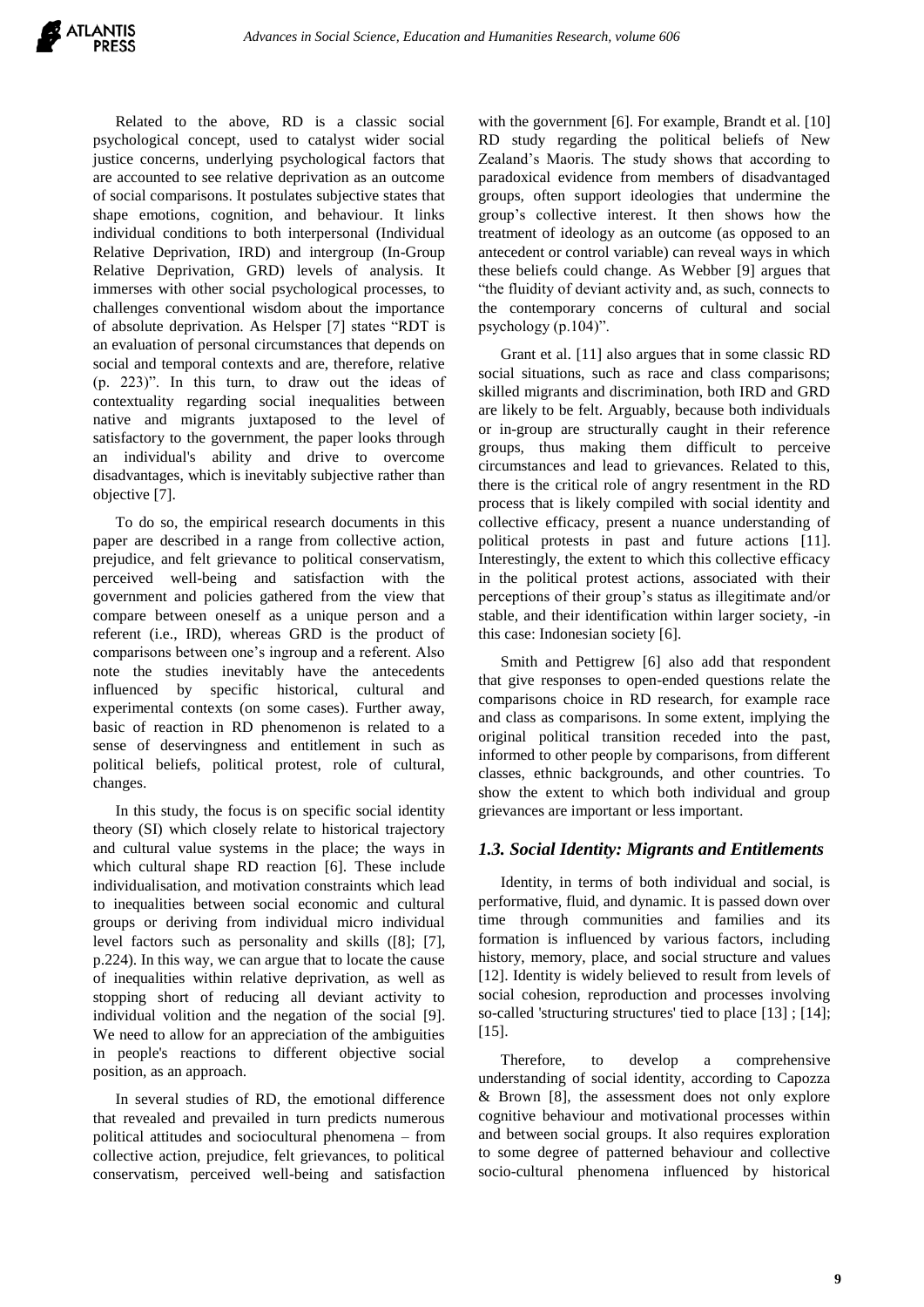situations, in order to explain differential pattern (or varied array of phenomena) of collective responses of (inter)group that produce similar values and norms in perception, judgement and behaviour. That is, comparing responses from government agencies and indigenous people, regarding migrants and inequalities [6].

Some scholars argue that social identity can be used to describe (i) the self-structure of individuals, as they are defined by categorical memberships (Rosenberg & Gara, 1985; Reid & Deux, 1996); (ii) the character of intergroup relations [16]; or (iii) the relationship of the individual to the broader social structure (Breakwell, 1993) (cited in Deux, 2000, p.1). For this, social identity is assessed to acknowledge the forms of responses, where identities, intentions, claims, recognition, sovereignty, constitution, and paradigms collide and are implied predominantly for prospective gain, whether consciously or unconsciously ([17]; [18]; [19]). In this regard, the utterances that are constructed and displayed, as a meta-cultural attribute, are expressed to reflect who the person can and should be (identity), feeling (emotion), and how they can and should act (action), associated with their relating (social relations), and dwelling (living in place) ([20]; [21]).

To do so, data were collected from participants concerning their life experiences, historical events, and socio-cultural practices including systems, values and relationships that simultaneously produce social coherence and self-enhancement [8] The assessment is analysed to understand and interpret the meaning of the people's responds, -subjective-objective circumstances-, to capture social meanings that occur in its social ecology, such as the state, citizenship, social class, racial, ethnicity, gender or any other [22].

## **2. METHOD**

Exploring relative deprivation theory (RDT) with social identity theory (SIT) is addressed as preference strategies to cope negativity views of in-group status position related to inequalities, because of human mobility [23]. For this purpose, the study examines historical situations in the place: Biak, Papua. Through SIT and RDT variables, the focus is to identify and explain differential pattern (or varied array of phenomena) of collective responses of (inter)group (i.e., how people respond to the (dramatic) changes in their objective circumstances), related to migrants and inequalities [6].

The study is based on empirical data collected through ethnographic observations and in-depth interviews with 20 participants conducted in 2018 and 2019 in Biak. The respondents varied from local government officials, village counsellors, community representatives to local people, both natives and migrants. The aim is to explore responses, in a sense of understanding socio-cultural phenomena, which inevitably bound up with the social context and norms of behaviour, their social identities that formed by modes of individualisation (i.e., reflectivity and perception); motivation; and social production (e.g., [24]; [25]; [26]).

The questions are not only of opinion or feeling, perception and reflection-, but also aspirations, objectives, and future expectations from their subjective-objective circumstances, with open-ended questions, the extent of which individual and group complaints are informed through comparisons with others from different classes, ethnic backgrounds, and other countries (Smith and Pettigrew, 2015). That is described in Individual Relative Deprivation (IRD) and Group Relative Deprivation (GRD) forms, to understand how both forms of RD relate to a variety of outcomes, such as from collective actions, political conservatism to satisfaction with the government. Also, the analysis will take enquiry further to construct core arguments about the relations of relative deprivation theory (RDT) and Social Identity Theory (SIT) ([27]; [28]).

## **3. FINDINGS AND DISCUSSION**

My study is observing and interviewing a group of indigenous people who are structurally caught in a classic RD social situation. Because numerous migrants, Javanese in particular, who more knowledgeable and skilled in obtaining appropriate jobs in their chosen profession. Which many indigenous people encounter difficult in obtaining thus, they are likely to feel both IRD and GRD. There is anger and frustration about the perceived competition that many indigenous people perceive is highly unequal and difficult to deal with, because of the lack of knowledge and capacity, interestingly, was associated with (1) their perceptions of their group"s status as illegitimate and/or stable and (2) their identification and perceptions of the group"s position within the larger society, reflecting a nuanced understanding of political protest [6].

## *3. 1. Migrants, Policies and Biak's Social Justice*

"[T]he reason why economic growth fails in Biak is because of the increase in migrants in Biak. They took our jobs and our land, and the indigenous people are increasingly marginalised" (Interview data, 2018)

Native respondent who perceived highly unequal and difficulty to compete with migrants, due to lack of skills and personality differences which lead to inequalities between social economics, and cultural group. Not surprisingly, it explains why people are driven to do political protests. In a brief, if we look historical trajectory how the escalation of migrants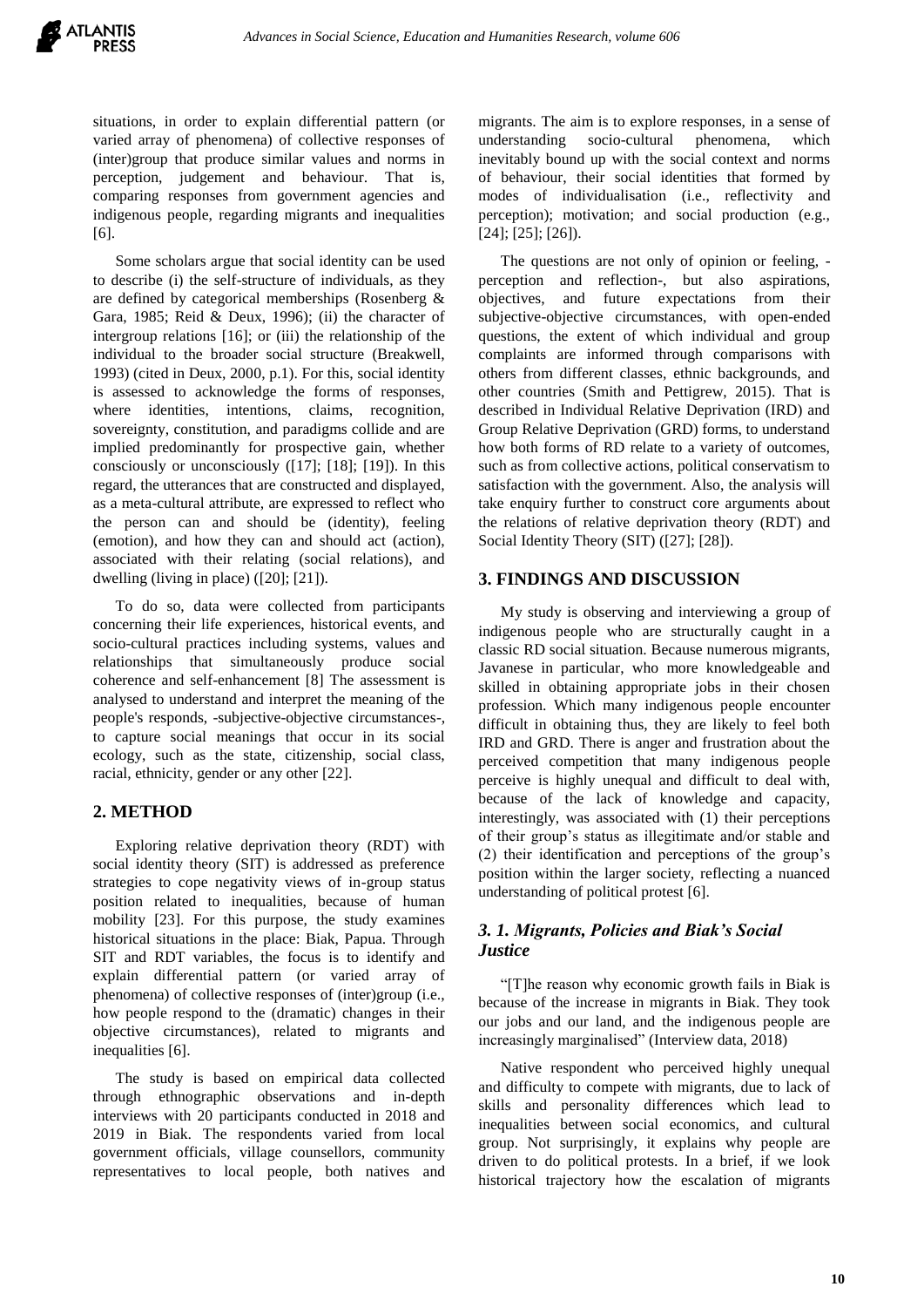escalation in Biak occurred, partly because of the government policy on transmigration during the reign of Presiden Soeharto back in 1980s. That is, Soeharto"s policy of mass transmigration to Papua, including to Biak, in an effort to reduce overpopulation on the island of Java in the early 1980s, had caused many Papuans losing their land and livelihoods. As most Papuans say, Javanisation (Jawanisasi) has eroded their existence culturally, politically, and socially (Interview data, 2018). Given that there were 337,761 Javanese households between 1980-1984, and 750,150 more between 1984-1989 allocated in Papua (including Biak) for the programme of transmigration, which inevitably imposed Javanese roots to be induced and changed the local people's life and interactions, namely the roles and positions as indigenous people in social, economic, cultural and political terms locally and regionally [2].

One of the indigenous respondents pointed out that "Some Biak areas, including Moibaken village in Yendidori district and Son Sepse village in East Biak District, were seized by the Soeharto government to implement transmigration policies in the early 80s ... houses were built, and plantation land was given to transmigrants from Java. But it didn't work then abandoned in the late 80s to early 90s, because the soil here is infertile (i.e. karst soils) ... " (Interviewed data, 2018). In addition, other actions which arguably also represent the grievance feeling and dissatisfaction of Biaks to the government, have also generated sentiment reactions toward both national Indonesian and local government. These include a re-claim to the customary lands, feelings of being marginalise due to socioeconomic disparities with 'Java' and migrants, to demands for Papuan independence.

Meanwhile, the narratives that have been inherited over time to believe that they lived better during the Dutch colonialism than when the Papuans were part of Indonesia is continuously provoked the Biaks. And that makes Biaks, who still have the legacy trauma because of human right issues tend to reject or neglect the plans and policies of the Indonesian government. For example, the special autonomy policy in 2001; the establishment of customary council in 2001, which they called a social engineering of the Indonesian government, because have the absence of a Papuan context or perspective and made socio-economic in Biak even worse (Interview data, 2018). Nevertheless, these conditions, conscious-unconsciously, has caused relative deprivation to Biak's people in well-being, security, and equality.

However, knowledge of Biak"s felt to political conservatism, related to a sense of deservingness and entitlement in such as political beliefs, political protest, role of cultural and changes would not be complete without a sense of Biak's social structure and values. People in Papua generally, and Biak in particular, see culture and nature as essential components of their lives. This applies in their social-cultural systems too, including the leadership system, customary laws and social mores, which sometimes are difficult to reconcile with contemporary norms in development planning and to an extent have contributed to the lack of progress in Biak.

Socio-political identity in Biaks' perspectives, at some degree of political dogma, tends to make many Biaks to feel insecure and inequalities with other ethnics, social classes, cultures. As stated by this respondent: "[D]evelopment only happens in Java, not in Papua. This is because of the absence of a Papuan perspective in government development planning. And to do so, the government must involve Papuans [Biak"s indigenous people] in its planning process, which they have not done … To develop Biak, we need to foreground nature as our medium, because for indigenous people nature is a crucial medium. Besides nature, we also need to apply a religious approach [from Christianity] in development planning: hence, the government and religion must be able to be integrated" (Interview data, 2018)

Biaks, in this case, still live in the past, and thus are highly likely to ignore ideas of development as they exhibit distrust and dissatisfaction with their lack of security and relative deprivation compared to other provinces in Indonesia, and particularly Java. This is not only because of leadership issues, such as the Regent having consistently failed to develop Biak social economics. But it also because Biak"s historical background and trajectory that shaped Biaks "social identity" today that need taking into considerations, in order to understand RD rection that occurred in Biak (e.g., [29]; [30]; [31]).

In this turn, I argue the causes of social inequalities are seen as either coming from macro level structural constraints which lead to inequalities between social and cultural groups or deriving from individual micro individual level factors such as personality and skills. The grievances at both the individual and group levels, which analysed from inter- and intra-group comparative processes, in accordance with the present situation in Biak, arguably and contested, have put Biak"s people feel more aggrieved than migrants at the individual level, whereas migrant respondents feel more aggrieved at the group level (GRD).

Finally, as the original political transition receded into the past, class-based comparisons gained in importance and ethnicity-based comparisons became slightly less important. In contrast, draws upon Biaks' responses to open-ended questions about their comparison"s choices, from value expectation, legitimacy and capabilities between these two groups, native and migrants. The analyses show the extent to which both individual and group grievances are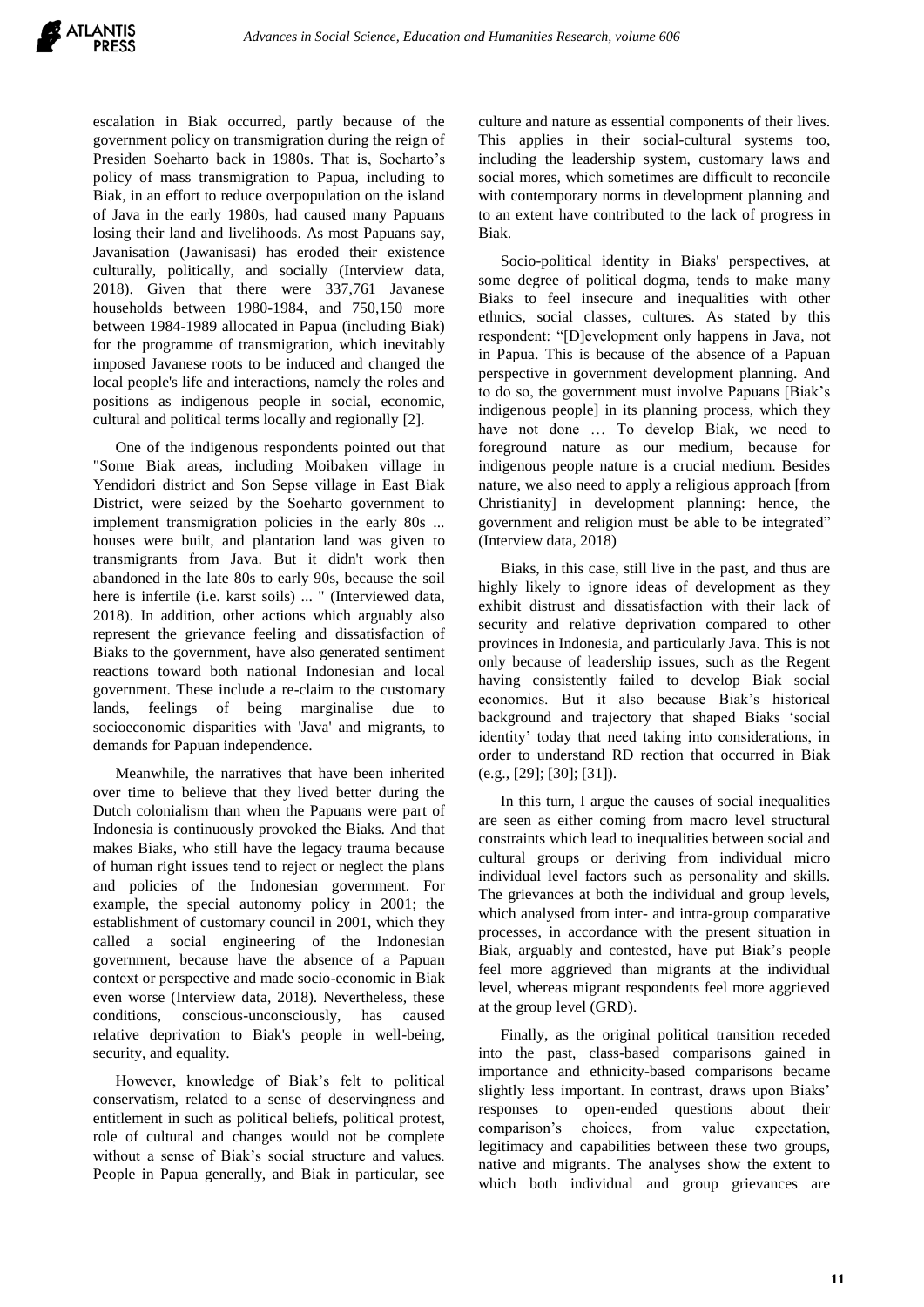

informed by comparisons to other people from different classes, ethnic backgrounds, and other countries, is highly likely a major concern for respondents.

#### **4. CONCLUSIONS**

In order to understand the issue of migrants and inequalities through RDT and IST, we need to allow for an appreciation of the ambiguities in people's reactions to different objective social position, as an approach. It represents value expectation, legitimacy and capabilities involved the emotional differences that is in turn can be used to predicts numerous political attitudes and sociocultural phenomena–from collective action, prejudice, felt grievances, to political conservatism, perceived well-being and satisfaction with the government [6]. It then shows how the treatment of ideology as an outcome (as opposed to an antecedent or control variable) can reveal ways in which these beliefs could change. For example, the claims of political beliefs, in this case, regarding migration and inequalities in social justice.

The importance of the social justice, however, is not underemphasised since the impact of inequalities on both parties, people and government, can lead to more permanent social problems. Social justice is not necessarily the most important issue to understand. Consequently, some of the celebratory discussion of social justice emanating from within the school of global development neglect the pain, tragedy and resentment of inequalities. Inequalities and deviancy are secondary to the process that led to action, be that act 'political protests' (however that is defined), fatalism or indeed empowerment. In other words, what this article is arguing for is an attempt to transcend the oftennarrow focus of social justice research and place inequalities and deviance within a broader social theory of practice. The reification of social justice/inequalities as the thing to be explained is a narrow focus indeed and excludes the wider contexts in which action takes places.

#### **REFERENCES**

- [1] A. Ananta, D. R. W. W. Utami, and A. Purbowati, "Declining Dominance of an Ethnic Group in a Large Multi-ethnic Developing Country: The Case of the Javanese in Indonesia," *Popul. Rev.*, vol. 55, no. 1, 2016, doi: 10.1353/prv.2016.0000.
- [2] E. Rustadi and Junaidi, "Transmigrasi dan Pengembangan Wilayah," 2011.
- [3] A. Ananta, D. R. W. W. Utami, and N. B. Handayani, "Statistics on Ethnic Diversity in the Land of Papua, Indonesia," *Asia Pacific Policy Stud.*, vol. 3, no. 3, pp. 458–474, Sep. 2016, doi: 10.1002/app5.143.
- [4] M. S. Widjoyo, *Papua Road Map: Negotiating the past, improving the present and securing the future*, 2nd ed. Jakarta: KITLV, LIPI, and Yayasan Obor, 2010.
- [5] Badan Pusat Statistik Biak, "Badan Pusat Statistik Biak tahun 2016," 2016.
- [6] H. J. Smith and T. F. Pettigrew, "Advances in Relative Deprivation Theory and Research," *Soc. Justice Res.*, vol. 28, no. 1, pp. 1–6, Mar. 2015, doi: 10.1007/s11211-014-0231-5.
- [7] E. J. Helsper, "The Social Relativity of Digital Exclusion: Applying Relative Deprivation Theory to Digital Inequalities," *Commun. Theory*, vol. 27, no. 3, pp. 223–242, Aug. 2017, doi: 10.1111/comt.12110.
- [8] D. Capozza and R. Brown, Eds., *Social Identity Processes: Trends in Theory and Research*. London: SAGE Publications, 2000.
- [9] C. Webber, "Revaluating relative deprivation theory," *Theor. Criminol.*, vol. 11, no. 1, pp. 97–120, Feb. 2007, doi: 10.1177/1362480607072737.
- [10] M. J. Brandt, C. G. Sibley, and D. Osborne, "What Is Central to Political Belief System Networks?," *Personal. Soc. Psychol. Bull.*, vol. 45, no. 9, pp. 1352–1364, Sep. 2019, doi: 10.1177/0146167218824354.
- [11] P. R. Grant, "The protest intentions of skilled immigrants with credentialing problems: A test of a model integrating relative deprivation theory with social identity theory," *Br. J. Soc. Psychol.*, vol. 47, no. 4, pp. 687–705, Dec. 2008, doi: 10.1348/014466607X269829.
- [12] P. Barron, *Contesting Development: Participatory Projects and Local Conflict Dynamics in Indonesia*. Yale: Yale University Press, 2011.
- [13] R. Pain, "Social geography: participatory research," *Prog. Hum. Geogr.*, vol. 28, no. 5, pp. 652–663, Oct. 2004, doi: 10.1191/0309132504ph511pr.
- [14] M. Grenfell, *Pierre Bourdieu: Key concepts*. Acumen Publishing Limited, 2010.
- [15] A. Nayak, "Purging the nation: race, conviviality and embodied encounters in the lives of British Bangladeshi Muslim young women," *Trans. Inst. Br. Geogr.*, vol. 42, no. 2, pp. 289–302, Jun. 2017, doi: 10.1111/tran.12168.
- [16] H. Tajfel, *Social Identity and Intergroup Relations*. Cambridge: Cambridge University Press, 1982.
- [17] E. Rooksby and J. Hillier, Eds., *Habitus: A*